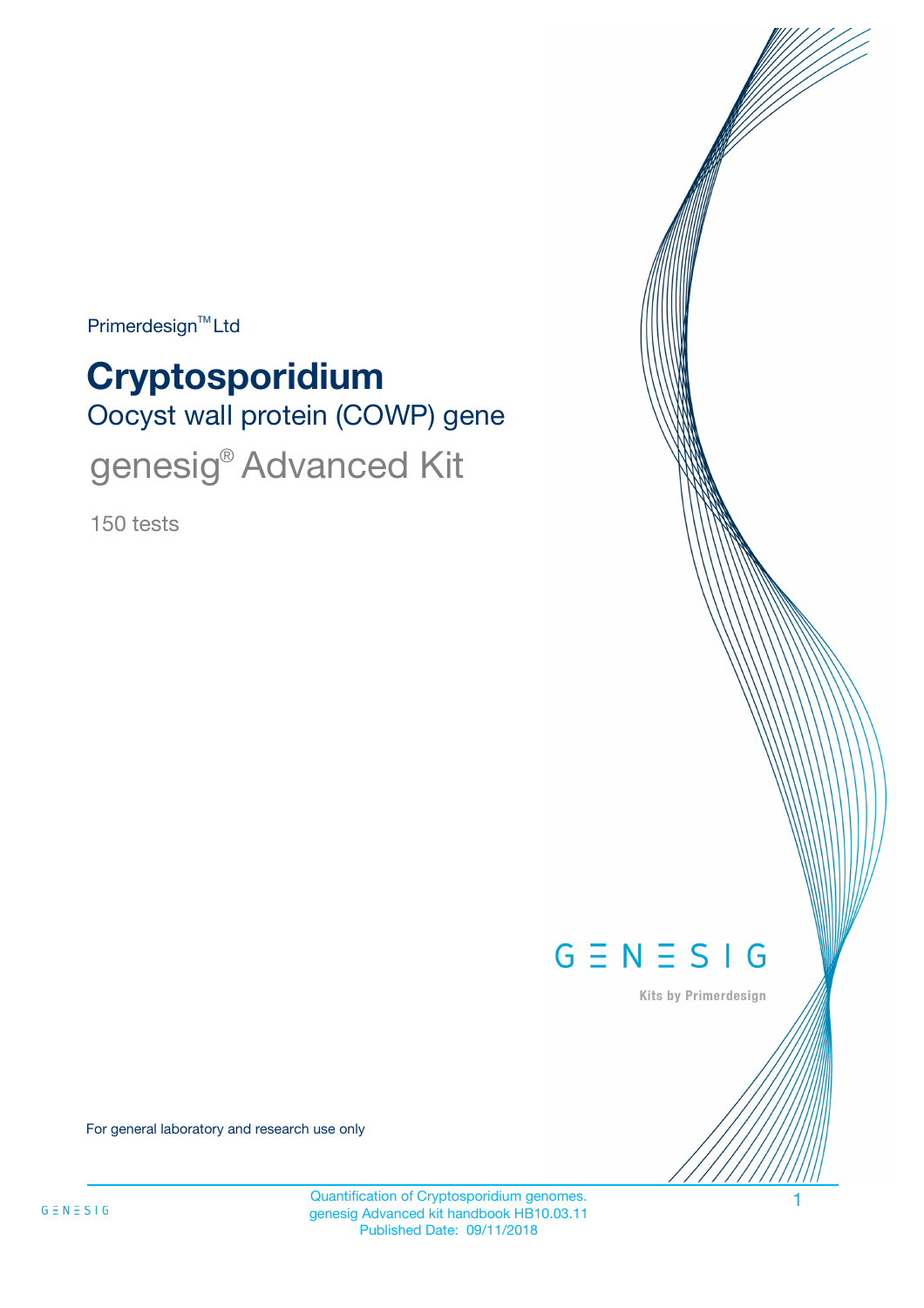# Introduction to Cryptosporidium

Cryptosporidium is a protozoan pathogen of the Apicomplexa phylum and causes a diarrheal illness called cryptosporidiosis. Cryptosporidium does not utilise an insect vector and is capable of completing its life cycle within a single host.

Cryptosporidiosis is typically an acute short-term infection but can become severe and nonresolving in children and immunocompromised individuals such as AIDS patients. The parasite is transmitted by environmentally hardy cysts (oocysts) that, once ingested, excyst in the small intestine and result in an infection of intestinal epithelial tissue. Transmission can occur via cysts excreted in faeces entering water supplies. Treatment of water by filtration can remove these cysts.

After infection, symptoms may manifest within 2 days and last up to 2 weeks. These include a low fever, stomach pains and watery diarrhea. Some individuals may be asymptomatic and are, along with those with symptoms, contagious for several weeks.

A number of species of Cryptosporidium infect mammals. In humans, the main causes of disease are C. parvum and C. hominis (previously C. parvum genotype 1). C. canis, C. felis, C. meleagridis, and C. muris can also cause disease in humans. The genome of Cryptosporidium parvum was sequenced in 2004 and was found to be unusual amongst Eukaryotes in that the mitochondria seem not to contain DNA.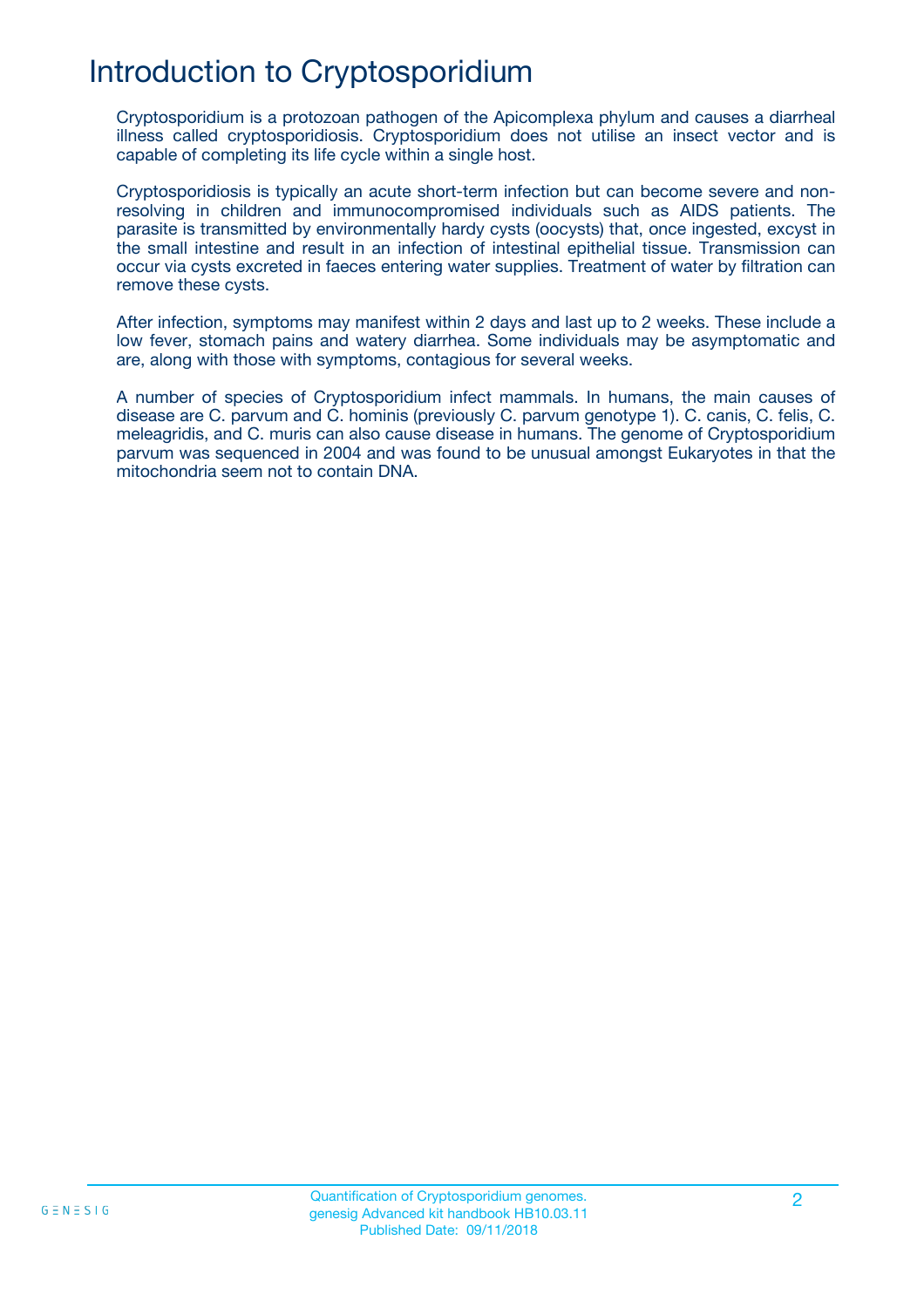# **Specificity**

The Primerdesign genesig Kit for Cryptosporidium (Cryptosporidium) genomes is designed for the in vitro quantification of Cryptosporidium genomes. The kit is designed to have a broad detection profile. Specifically, the primers represent 100% homology with over 95% of the NCBI database reference sequences available at the time of design.

The dynamics of genetic variation means that new sequence information may become available after the initial design. Primerdesign periodically reviews the detection profiles of our kits and when required releases new versions.

If you require further information, or have a specific question about the detection profile of this kit then please send an e.mail to enquiry@primerdesign.co.uk and our bioinformatics team will answer your question.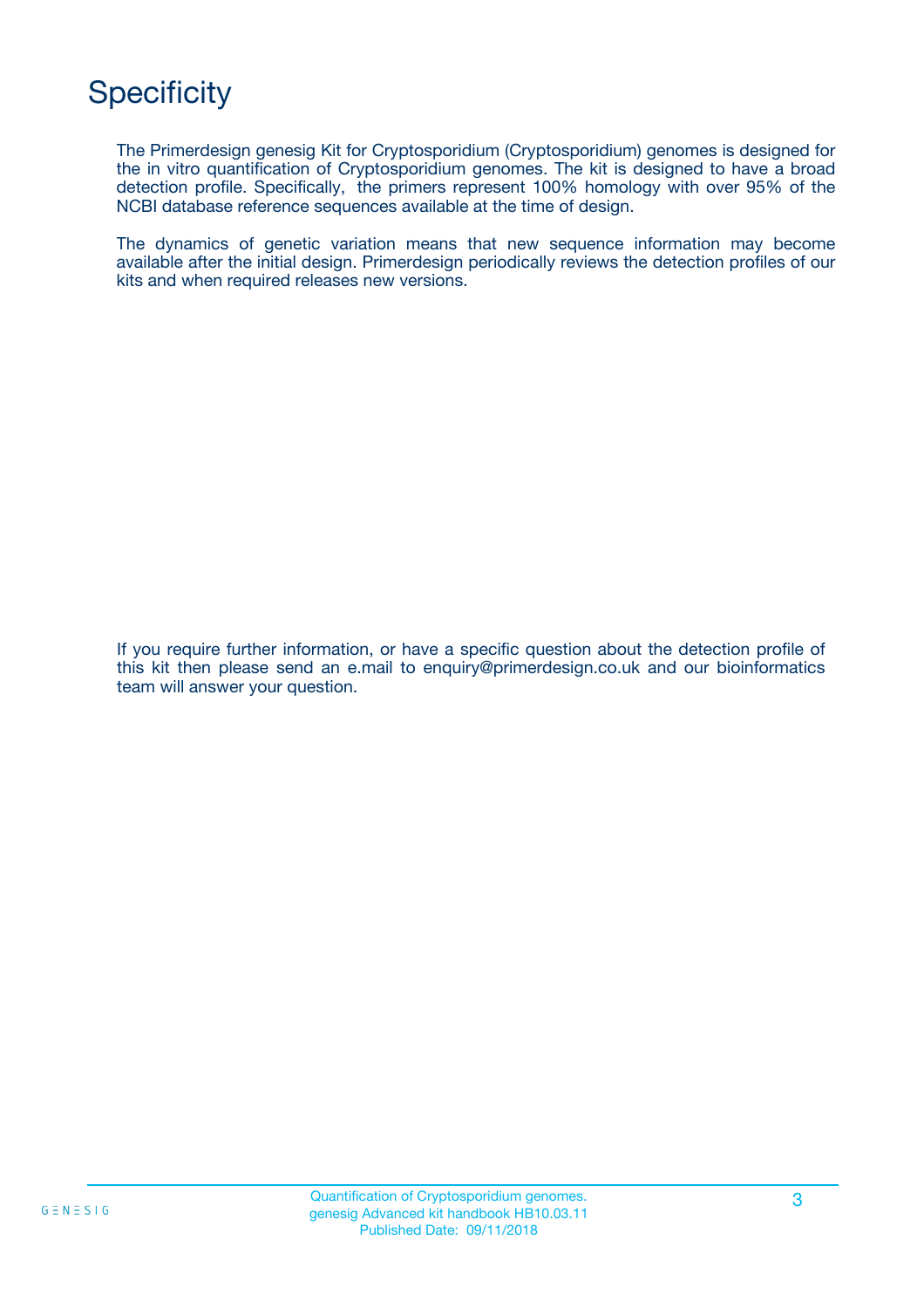### Kit contents

- **Cryptosporidium specific primer/probe mix (150 reactions BROWN)** FAM labelled
- **Cryptosporidium positive control template (for Standard curve RED)**
- **Internal extraction control primer/probe mix (150 reactions BROWN)** VIC labelled as standard
- **Internal extraction control DNA (150 reactions BLUE)**
- **Endogenous control primer/probe mix (150 reactions BROWN)** FAM labelled
- **RNase/DNase free water (WHITE)** for resuspension of primer/probe mixes
- **Template preparation buffer (YELLOW)** for resuspension of internal control template, positive control template and standard curve preparation

### Reagents and equipment to be supplied by the user

#### **Real-time PCR Instrument**

#### **Extraction kit**

This kit is recommended for use with genesig Easy DNA/RNA extraction kit. However, it is designed to work well with all processes that yield high quality RNA and DNA with minimal PCR inhibitors.

#### **oasig**TM **lyophilised or Precision**®**PLUS 2X qPCR Master Mix**

This kit is intended for use with oasig or PrecisionPLUS2X qPCR Master Mix.

**Pipettors and Tips**

**Vortex and centrifuge**

#### **Thin walled 1.5 ml PCR reaction tubes**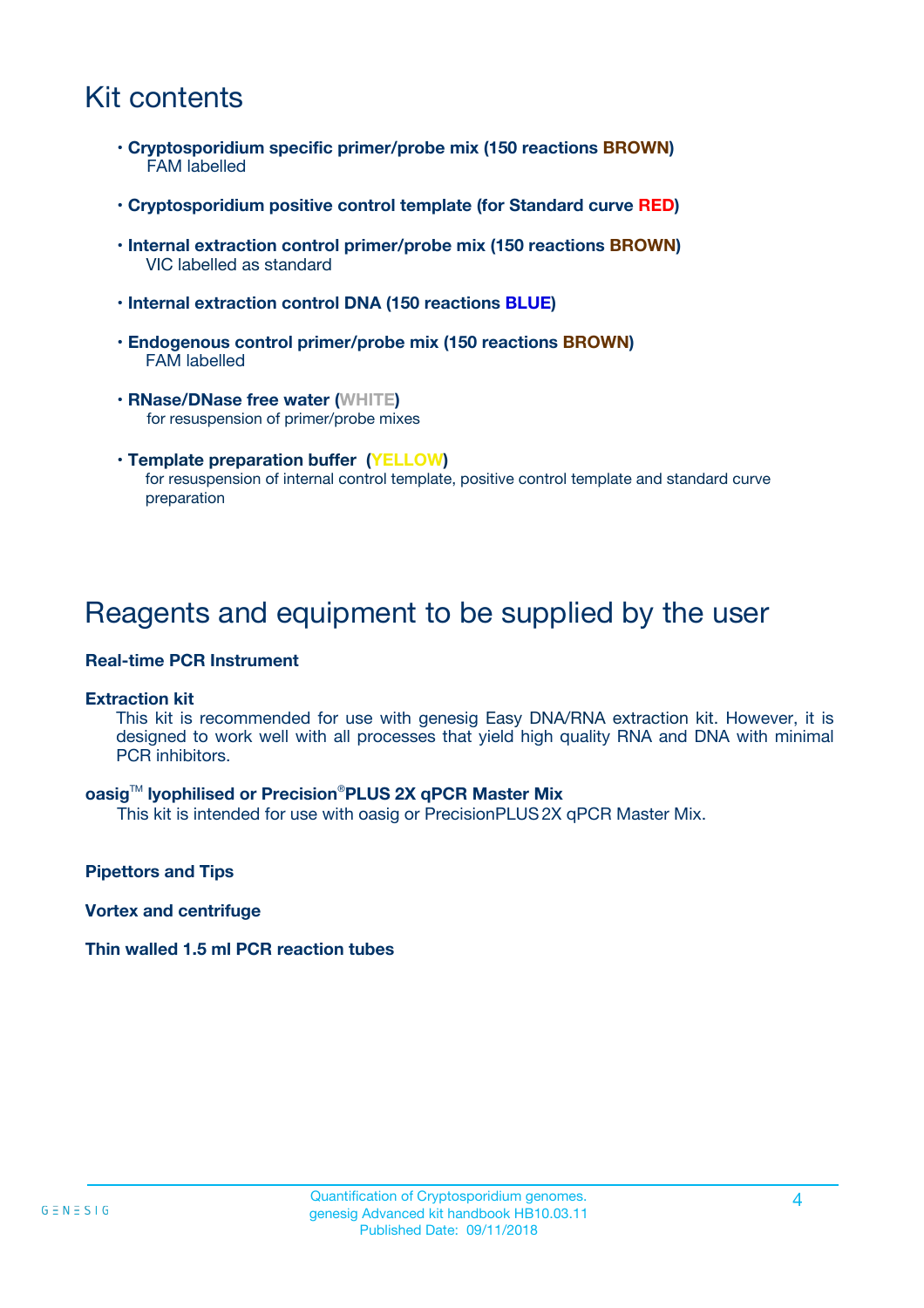### Kit storage and stability

This kit is stable at room temperature but should be stored at -20ºC on arrival. Once the lyophilised components have been resuspended they should not be exposed to temperatures above -20°C for longer than 30 minutes at a time and unnecessary repeated freeze/thawing should be avoided. The kit is stable for six months from the date of resuspension under these circumstances.

If a standard curve dilution series is prepared this can be stored frozen for an extended period. If you see any degradation in this serial dilution a fresh standard curve can be prepared from the positive control.

Primerdesign does not recommend using the kit after the expiry date stated on the pack.

### Suitable sample material

All kinds of sample material suited for PCR amplification can be used. Please ensure the samples are suitable in terms of purity, concentration, and DNA integrity (An internal PCR control is supplied to test for non specific PCR inhibitors). Always run at least one negative control with the samples. To prepare a negative-control, replace the template DNA sample with RNase/DNase free water.

### Dynamic range of test

Under optimal PCR conditions genesig Cryptosporidium detection kits have very high priming efficiencies of >95% and can detect less than 100 copies of target template.

### Notices and disclaimers

This product is developed, designed and sold for research purposes only. It is not intended for human diagnostic or drug purposes or to be administered to humans unless clearly expressed for that purpose by the Food and Drug Administration in the USA or the appropriate regulatory authorities in the country of use. During the warranty period Primerdesign genesig detection kits allow precise and reproducible data recovery combined with excellent sensitivity. For data obtained by violation to the general GLP guidelines and the manufacturer's recommendations the right to claim under guarantee is expired. PCR is a proprietary technology covered by several US and foreign patents. These patents are owned by Roche Molecular Systems Inc. and have been sub-licensed by PE Corporation in certain fields. Depending on your specific application you may need a license from Roche or PE to practice PCR. Additional information on purchasing licenses to practice the PCR process may be obtained by contacting the Director of Licensing at Roche Molecular Systems, 1145 Atlantic Avenue, Alameda, CA 94501 or Applied Biosystems business group of the Applera Corporation, 850 Lincoln Centre Drive, Foster City, CA 94404. In addition, the 5' nuclease assay and other homogeneous amplification methods used in connection with the PCR process may be covered by U.S. Patents 5,210,015 and 5,487,972, owned by Roche Molecular Systems, Inc, and by U.S. Patent 5,538,848, owned by The Perkin-Elmer Corporation.

# Trademarks

Primerdesign™ is a trademark of Primerdesign Ltd.

genesig $^\circledR$  is a registered trademark of Primerdesign Ltd.

The PCR process is covered by US Patents 4,683,195, and 4,683,202 and foreign equivalents owned by Hoffmann-La Roche AG. BI, ABI PRISM® GeneAmp® and MicroAmp® are registered trademarks of the Applera Genomics (Applied Biosystems Corporation). BIOMEK® is a registered trademark of Beckman Instruments, Inc.; iCycler™ is a registered trademark of Bio-Rad Laboratories, Rotor-Gene is a trademark of Corbett Research. LightCycler™ is a registered trademark of the Idaho Technology Inc. GeneAmp®, TaqMan® and AmpliTaqGold® are registered trademarks of Roche Molecular Systems, Inc., The purchase of the Primerdesign™ reagents cannot be construed as an authorization or implicit license to practice PCR under any patents held by Hoffmann-LaRoche Inc.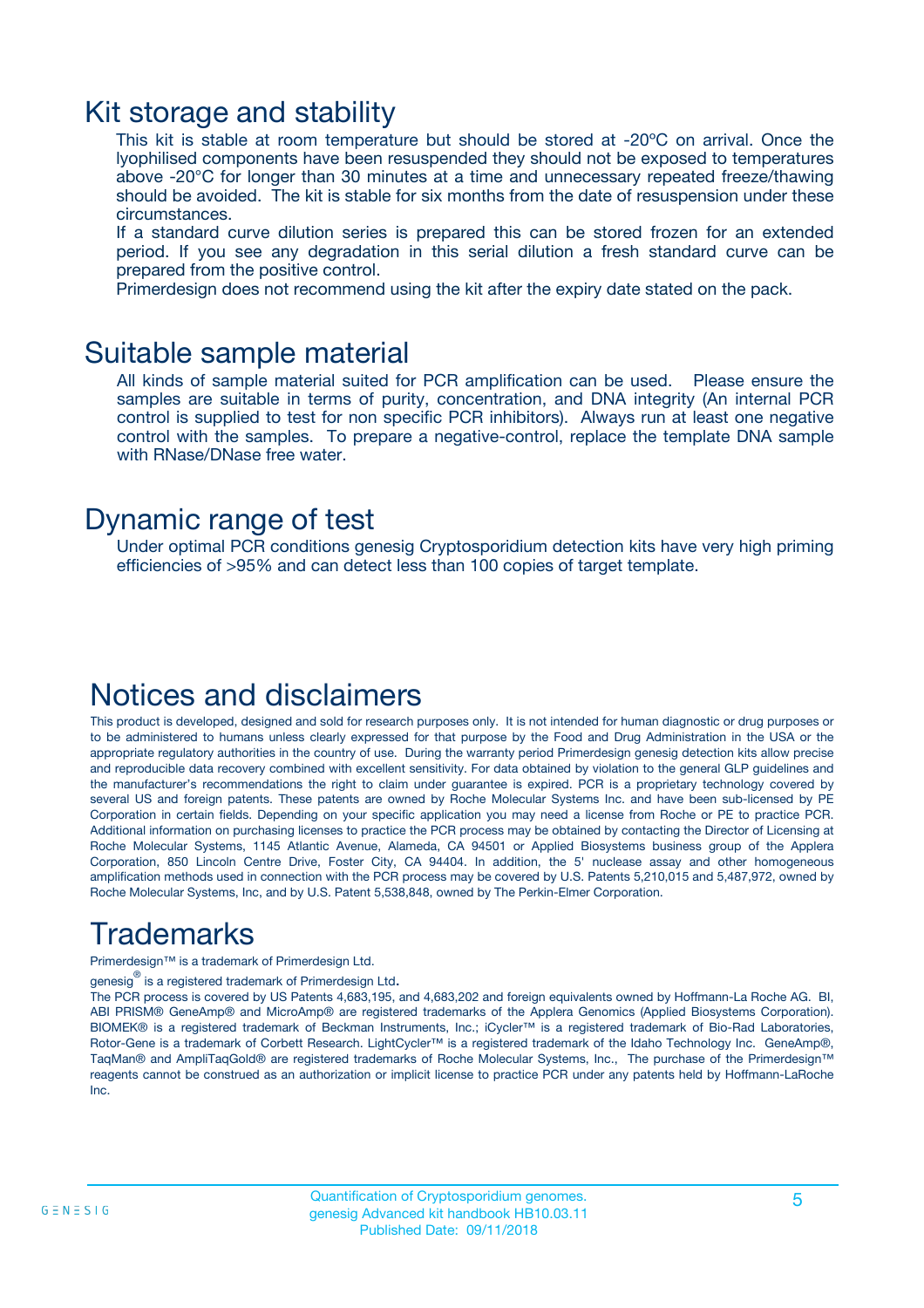### Principles of the test

#### **Real-time PCR**

A Cryptosporidium specific primer and probe mix is provided and this can be detected through the FAM channel.

The primer and probe mix provided exploits the so-called TaqMan® principle. During PCR amplification, forward and reverse primers hybridize to the Cryptosporidium DNA. A fluorogenic probe is included in the same reaction mixture which consists of a DNA probe labeled with a 5`-dye and a 3`-quencher. During PCR amplification, the probe is cleaved and the reporter dye and quencher are separated. The resulting increase in fluorescence can be detected on a range of qPCR platforms.

#### **Positive control**

For copy number determination and as a positive control for the PCR set up, the kit contains a positive control template. This can be used to generate a standard curve of Cryptosporidium copy number / Cq value. Alternatively the positive control can be used at a single dilution where full quantitative analysis of the samples is not required. Each time the kit is used, at least one positive control reaction must be included in the run. A positive result indicates that the primers and probes for detecting the target Cryptosporidium gene worked properly in that particular experimental scenario. If a negative result is obtained the test results are invalid and must be repeated. Care should be taken to ensure that the positive control does not contaminate any other kit component which would lead to false-positive results. This can be achieved by handling this component in a Post PCR environment. Care should also be taken to avoid cross-contamination of other samples when adding the positive control to the run. This can be avoided by sealing all other samples and negative controls before pipetting the positive control into the positive control well.

#### **Negative control**

To validate any positive findings a negative control reaction should be included every time the kit is used. For this reaction the RNase/DNase free water should be used instead of template. A negative result indicates that the reagents have not become contaminated while setting up the run.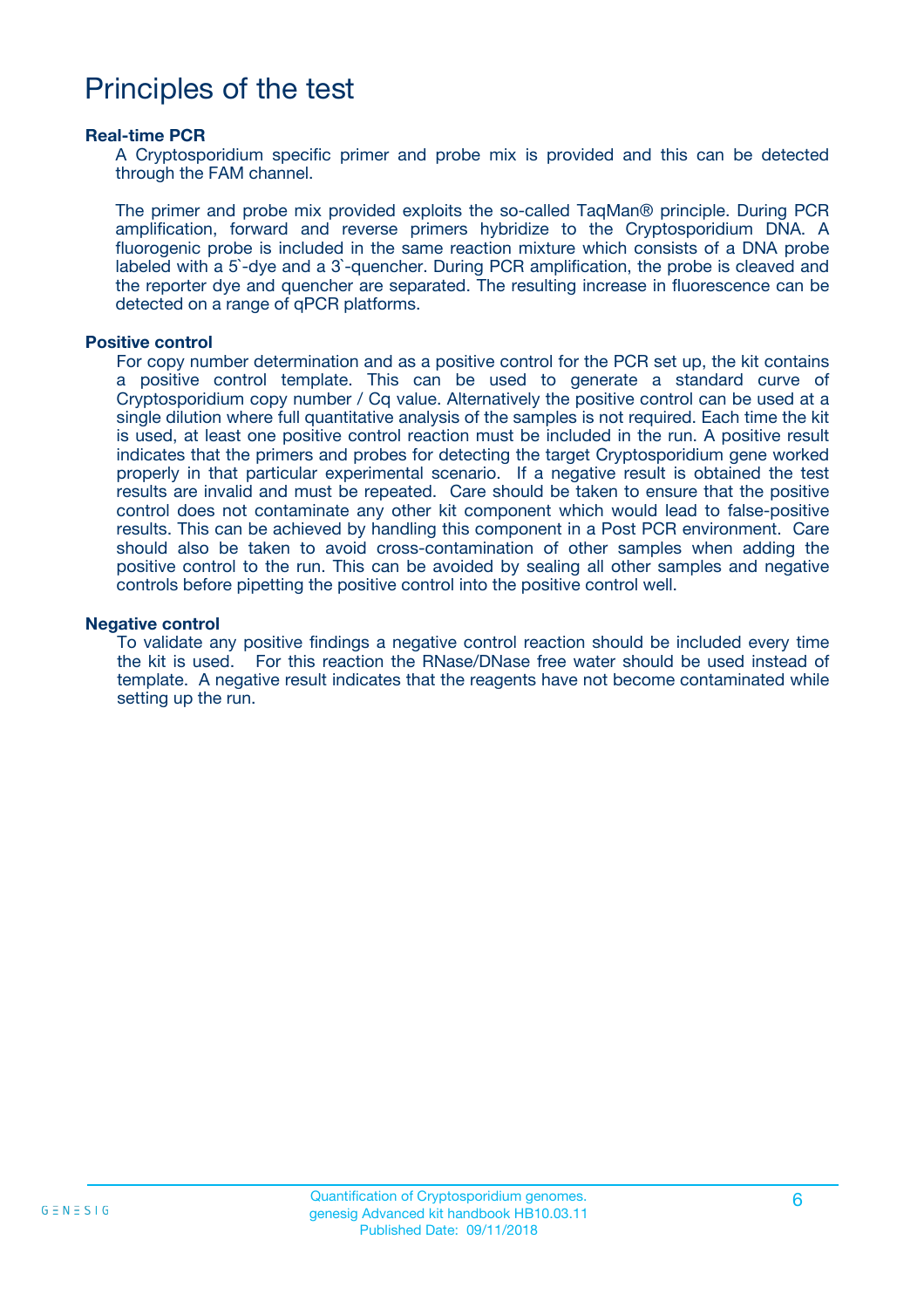#### **Internal DNA extraction control**

When performing DNA extraction, it is often advantageous to have an exogenous source of DNA template that is spiked into the lysis buffer. This control DNA is then co-purified with the sample DNA and can be detected as a positive control for the extraction process. Successful co-purification and qPCR for the control DNA also indicates that PCR inhibitors are not present at a high concentration.

A separate primer and probe mix are supplied with this kit to detect the exogenous DNA using qPCR. The primers are present at PCR limiting concentrations which allows multiplexing with the target sequence primers. Amplification of the control DNA does not interfere with detection of the Cryptosporidium target DNA even when present at low copy number. The Internal control is detected through the VIC channel and gives a Cq value of 28+/-3.

#### **Endogenous control**

To confirm extraction of a valid biological template, a primer and probe mix is included to detect an endogenous gene. Detection of the endogenous control is through the FAM channel and it is NOT therefore possible to perform a multiplex with the Cryptosporidium primers. A poor endogenous control signal may indicate that the sample did not contain sufficient biological material.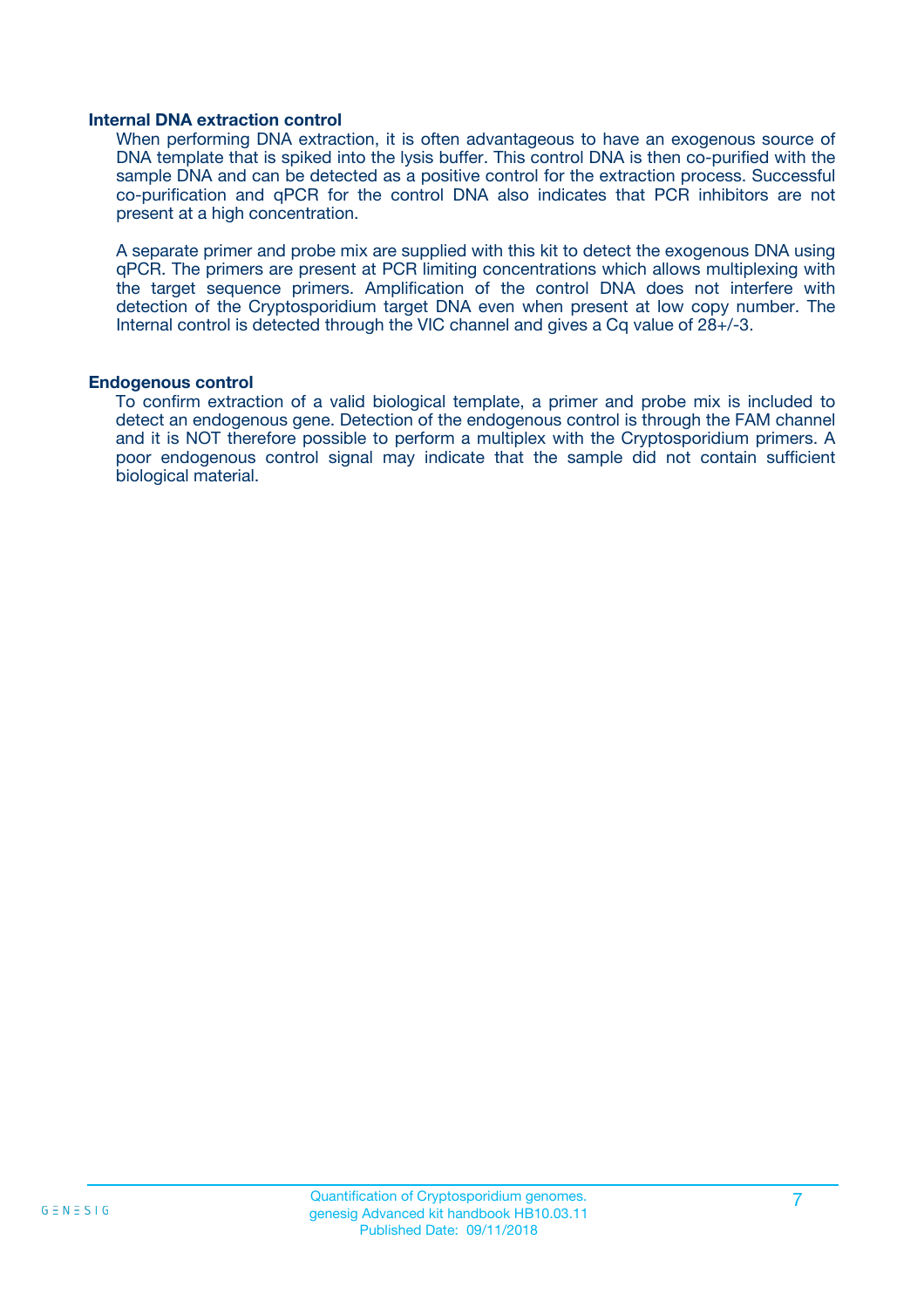### Resuspension protocol

To minimize the risk of contamination with foreign DNA, we recommend that all pipetting be performed in a PCR clean environment. Ideally this would be a designated PCR lab or PCR cabinet. Filter tips are recommended for all pipetting steps.

- **1. Pulse-spin each tube in a centrifuge before opening.** This will ensure lyophilised primer and probe mix is in the base of the tube and is not spilt upon opening the tube.
- **2. Resuspend the primer/probe mixes in the RNase/DNase free water supplied, according to the table below:**

To ensure complete resuspension, vortex each tube thoroughly.

| Component - resuspend in water                       |          |  |
|------------------------------------------------------|----------|--|
| <b>Pre-PCR pack</b>                                  |          |  |
| Cryptosporidium primer/probe mix (BROWN)             | $165$ µl |  |
| Internal extraction control primer/probe mix (BROWN) | $165$ µl |  |
| Endogenous control primer/probe mix (BROWN)          | 165 µl   |  |

**3. Resuspend the internal control template and positive control template in the template preparation buffer supplied, according to the table below:** To ensure complete resuspension, vortex each tube thoroughly.

| Component - resuspend in template preparation buffer |  |  |  |
|------------------------------------------------------|--|--|--|
| <b>Pre-PCR heat-sealed foil</b>                      |  |  |  |
| Internal extraction control DNA (BLUE)               |  |  |  |
| <b>Post-PCR heat-sealed foil</b>                     |  |  |  |
| Cryptosporidium Positive Control Template (RED) *    |  |  |  |

\* This component contains high copy number template and is a VERY significant contamination risk. It must be opened and handled in a separate laboratory environment, away from the other components.

### DNA extraction

The internal extraction control DNA can be added either to the DNA lysis/extraction buffer or to the DNA sample once it has been resuspended in lysis buffer.

**DO NOT add the internal extraction control DNA directly to the unprocessed biological sample as this will lead to degradation and a loss in signal.**

- **1. Add 4µl of the Internal extraction control DNA (BLUE) to each sample in DNA lysis/extraction buffer per sample.**
- **2. Complete DNA extraction according to the manufacturers protocols.**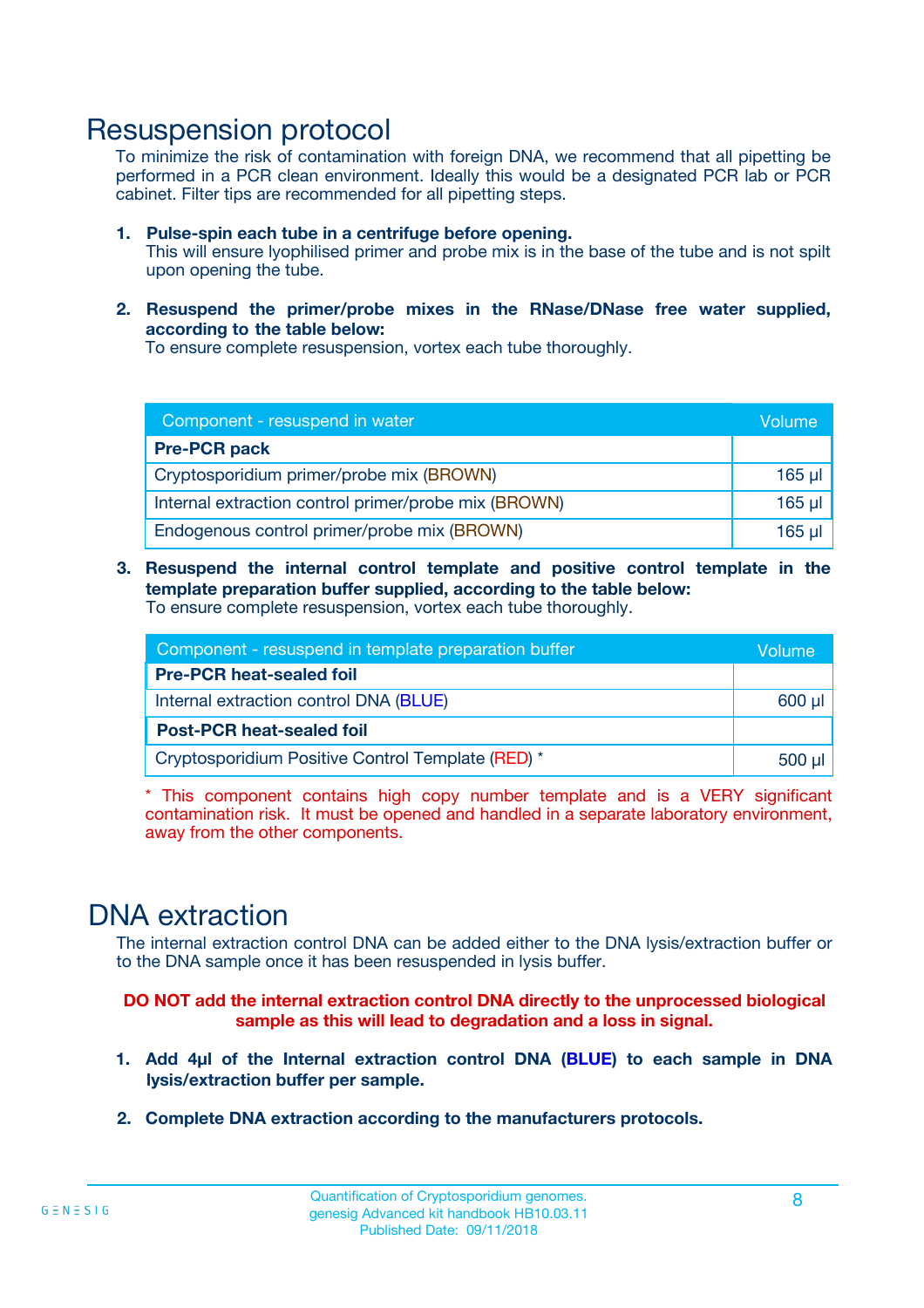# qPCR detection protocol

**1. For each DNA sample prepare a reaction mix according to the table below:** Include sufficient reactions for positive and negative controls.

| Component                                            | Volume   |
|------------------------------------------------------|----------|
| oasig or PrecisionPLUS 2X qPCR Master Mix            | $10 \mu$ |
| Cryptosporidium primer/probe mix (BROWN)             | 1 µI     |
| Internal extraction control primer/probe mix (BROWN) | 1 µl     |
| <b>RNase/DNase free water (WHITE)</b>                | $3 \mu$  |
| <b>Final Volume</b>                                  | 15 µl    |

**2. For each DNA sample prepare an endogenous control reaction according to the table below (Optional):**

**This control reaction will provide useful information regarding the quality of the biological sample.**

| Component                                   | Volume   |
|---------------------------------------------|----------|
| oasig or PrecisionPLUS 2X qPCR Master Mix   | $10 \mu$ |
| Endogenous control primer/probe mix (BROWN) | 1 µI     |
| <b>RNase/DNase free water (WHITE)</b>       | $4 \mu$  |
| <b>Final Volume</b>                         | 15 µl    |

- **3. Pipette 15µl of each mix into individual wells according to your qPCR experimental plate set up.**
- **4. Prepare sample DNA templates for each of your samples.**
- **5. Pipette 5µl of DNA template into each well, according to your experimental plate set up.**

For negative control wells use 5µl of RNase/DNase free water. The final volume in each well is 20ul.

**6. If a standard curve is included for quantitative analysis, prepare a reaction mix according to the table below:**

| Component                                 | Volume   |
|-------------------------------------------|----------|
| oasig or PrecisionPLUS 2X qPCR Master Mix | 10 $\mu$ |
| Cryptosporidium primer/probe mix (BROWN)  | 1 µI I   |
| <b>RNase/DNase free water (WHITE)</b>     | $4 \mu$  |
| <b>Final Volume</b>                       | 15 µl    |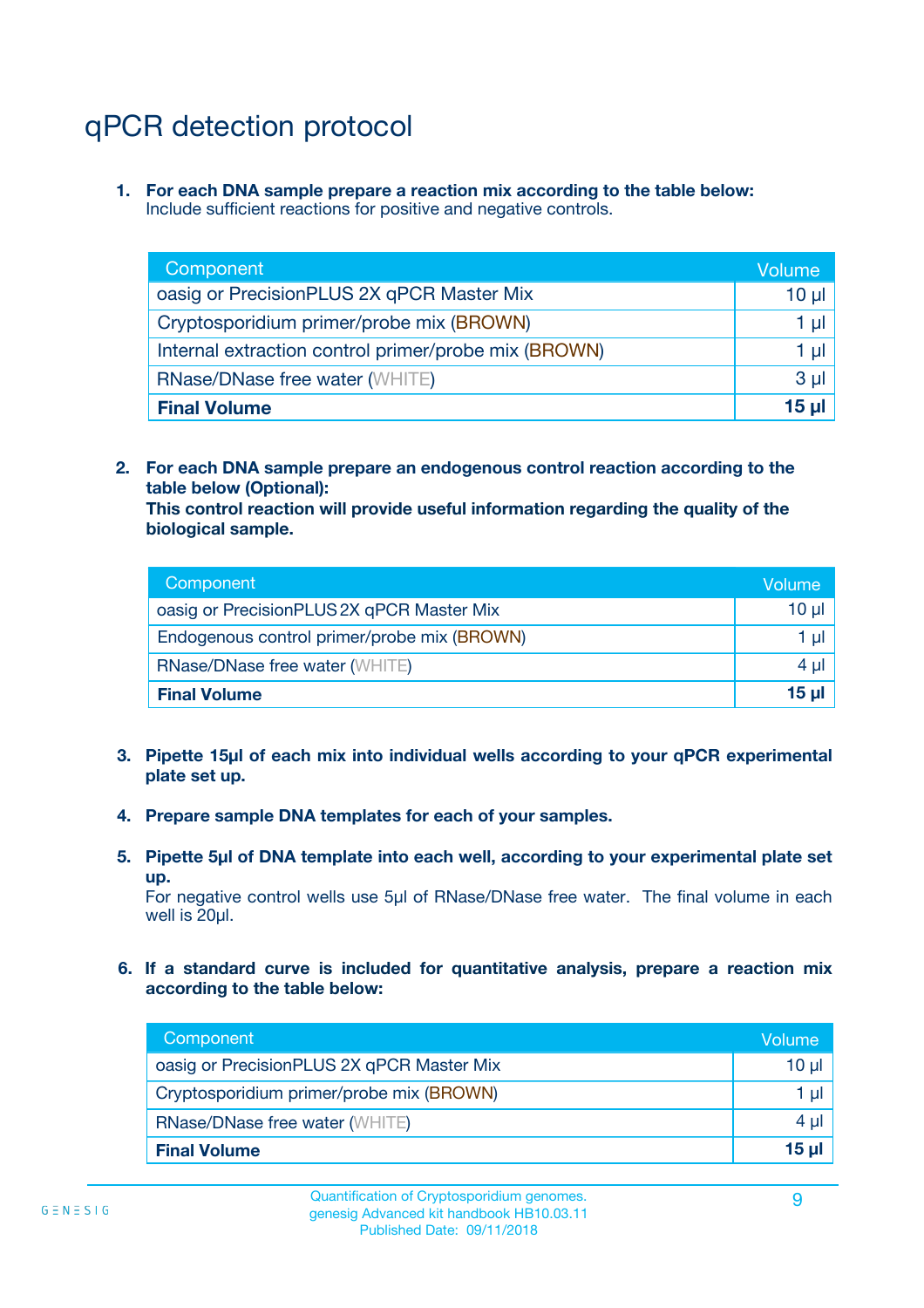#### **7. Preparation of standard curve dilution series.**

- 1) Pipette 90µl of template preparation buffer into 5 tubes and label 2-6
- 2) Pipette 10µl of Positive Control Template (RED) into tube 2
- 3) Vortex thoroughly
- 4) Change pipette tip and pipette 10µl from tube 2 into tube 3
- 5) Vortex thoroughly

Repeat steps 4 and 5 to complete the dilution series

| <b>Standard Curve</b>         | <b>Copy Number</b>     |
|-------------------------------|------------------------|
| Tube 1 Positive control (RED) | $2 \times 10^5$ per µl |
| Tube 2                        | $2 \times 10^4$ per µl |
| Tube 3                        | $2 \times 10^3$ per µl |
| Tube 4                        | $2 \times 10^2$ per µl |
| Tube 5                        | 20 per µl              |
| Tube 6                        | 2 per µl               |

**8. Pipette 5µl of standard template into each well for the standard curve according to your experimental plate set up.**

#### The final volume in each well is 20µl.

# qPCR amplification protocol

Amplification conditions using oasig or PrecisionPLUS 2X qPCR Master Mix.

|             | <b>Step</b>       | <b>Time</b>     | Temp    |
|-------------|-------------------|-----------------|---------|
|             | Enzyme activation | 2 min           | 95 °C   |
| Cycling x50 | Denaturation      | 10 <sub>s</sub> | 95 $°C$ |
|             | DATA COLLECTION * | 60 s            | 60 °C   |

\* Fluorogenic data should be collected during this step through the FAM and VIC channels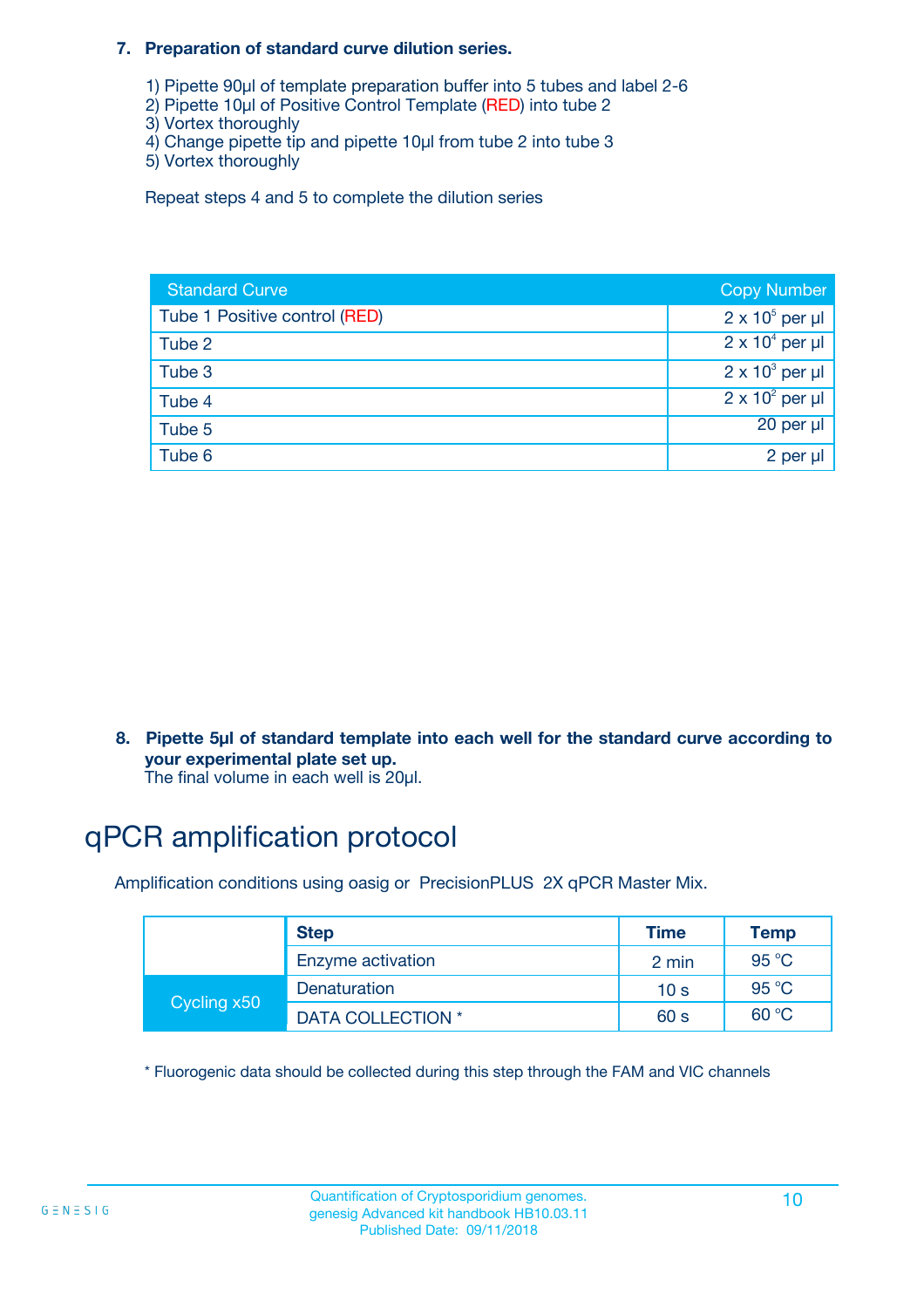# Interpretation of results

| <b>Target</b><br>(FAM) | <b>Internal</b><br>control<br>(NIC) | <b>Positive</b><br>control | <b>Negative</b><br>control | Interpretation                                                                                                  |
|------------------------|-------------------------------------|----------------------------|----------------------------|-----------------------------------------------------------------------------------------------------------------|
| $\leq 30$              | $+ 1 -$                             | ÷                          |                            | <b>POSITIVE QUANTITATIVE RESULT</b><br>calculate copy number                                                    |
| > 30                   | ٠                                   | ÷                          |                            | <b>POSITIVE QUANTITATIVE RESULT</b><br>calculate copy number                                                    |
| > 30                   |                                     | ÷                          |                            | <b>POSITIVE QUALITATIVE RESULT</b><br>do not report copy number as this<br>may be due to poor sample extraction |
|                        | ÷                                   | ÷                          |                            | <b>NEGATIVE RESULT</b>                                                                                          |
| $+ 1 -$                | $+ 1 -$                             | ÷                          | $\leq$ 35                  | <b>EXPERIMENT FAILED</b><br>due to test contamination                                                           |
| $+$ / -                | $+ 1 -$                             | ÷                          | > 35                       | $\star$                                                                                                         |
|                        |                                     | ÷                          |                            | <b>SAMPLE PREPARATION FAILED</b>                                                                                |
|                        |                                     |                            | $+$ /                      | <b>EXPERIMENT FAILED</b>                                                                                        |

Positive control template (**RED**) is expected to amplify between Cq 16 and 23. Failure to satisfy this quality control criterion is a strong indication that the experiment has been compromised.

\*Where the test sample is positive and the negative control is positive with a  $Ca > 35$ , the sample must be reinterpreted based on the relative signal strength of the two results:



If the sample amplifies  $> 5$  Cq earlier than the negative control then the sample should be reinterpreted (via the table above) with the negative control verified as negative.



If the sample amplifies  $< 5$  Cq earlier than the negative control then the positive sample result is invalidated and<br>the result should be determined  $the$  result should be inconclusive due to test contamination. The test for this sample should be repeated.